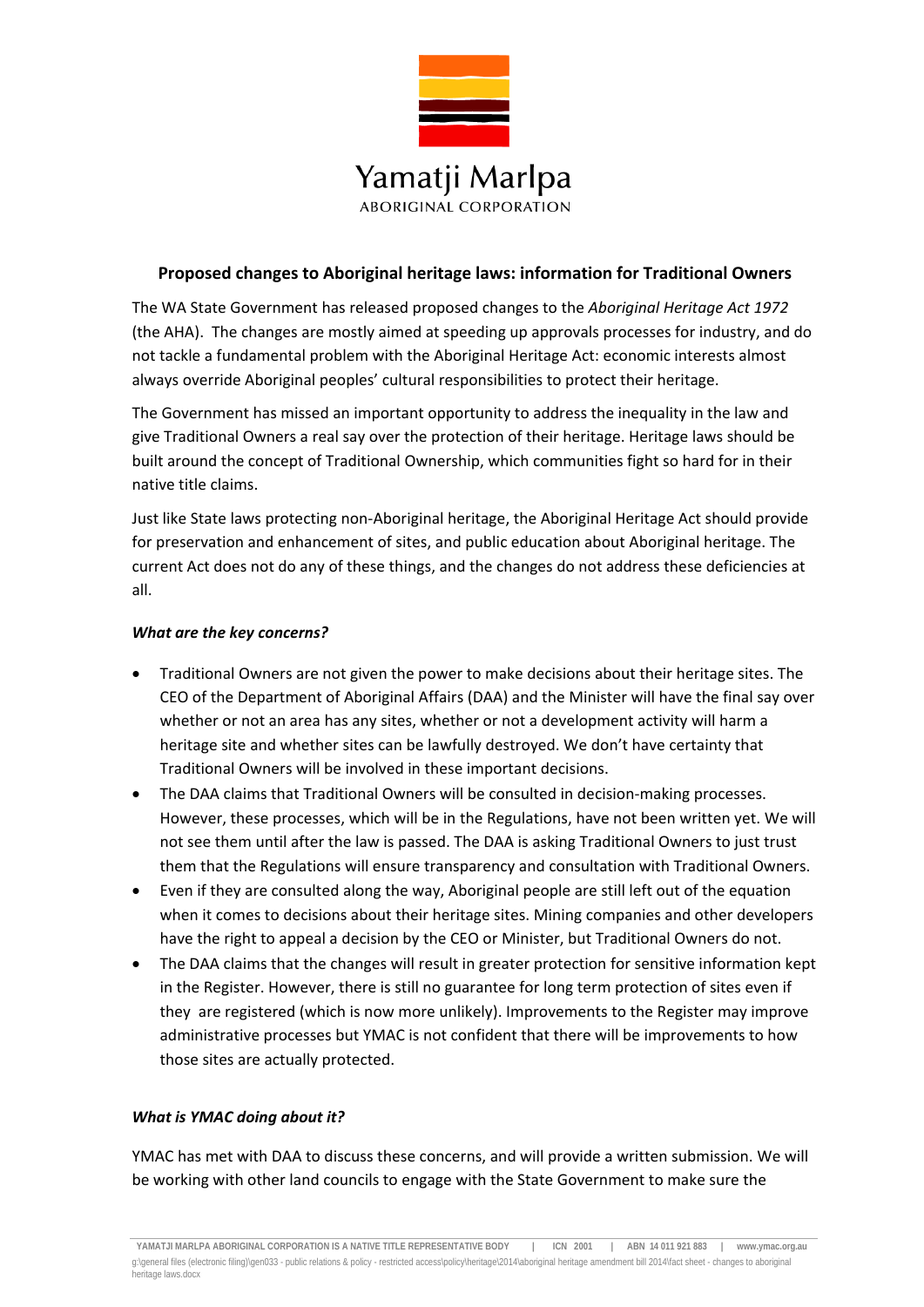

regulations provide real opportunities for Traditional Owners to participate in decisions about their heritage.

#### *What can you do about it?*

You can write a submission by 6 August 2014 letting the DAA what you think about the *Aboriginal Heritage Amendment Bill 2014*. You can go to www.daa.wa.gov.au or call the DAA on 1800 727 985 for more information or contact Silas Piotrowski at YMAC on 9268 7000 if you would like to discuss your submission or YMAC's submission to the DAA.

#### *What is changing?*

| <b>Current Act</b>                                                                                                                                                                                             | <b>Proposed changes</b>                                                                                                                                                                                                                                                                                                                                                                                                                                                                                                                                                                                                                                         |
|----------------------------------------------------------------------------------------------------------------------------------------------------------------------------------------------------------------|-----------------------------------------------------------------------------------------------------------------------------------------------------------------------------------------------------------------------------------------------------------------------------------------------------------------------------------------------------------------------------------------------------------------------------------------------------------------------------------------------------------------------------------------------------------------------------------------------------------------------------------------------------------------|
| <b>Section 18 Process</b>                                                                                                                                                                                      |                                                                                                                                                                                                                                                                                                                                                                                                                                                                                                                                                                                                                                                                 |
| A land developer (e.g. mining company)<br>can apply under section 18 for approval<br>to carry out an activity that could<br>damage or destroy a site.                                                          | A land developer can apply under section 18 for<br>approval to carry out an activity that could damage or<br>destroy a site.<br>This application now goes to the CEO of DAA who has                                                                                                                                                                                                                                                                                                                                                                                                                                                                             |
| Under the current Act, s.18 applications<br>must be considered by the Aboriginal<br>Cultural Materials Committee (ACMC).<br>The ACMC makes recommendations to<br>the Minister on whether to grant<br>approval. | three options.<br>If the CEO thinks there isn't a site, he or she can<br>1.<br>issue a declaration that no sites exist (see below);<br>If the CEO thinks the activity wouldn't<br>2.<br>significantly damage or alter a site, he or she can<br>issue a permit to carry out the activity<br>If the CEO thinks there is a site that could be<br>3.<br>damaged, he or she may refer the application to<br>the ACMC. The ACMC must then make<br>recommendations to the Minister, who makes the<br>final decision on whether to grant the permit.<br>The changes do not require the CEO or Minister to<br>consult Traditional Owners when making these<br>decisions. |
| Declarations that there are no sites                                                                                                                                                                           |                                                                                                                                                                                                                                                                                                                                                                                                                                                                                                                                                                                                                                                                 |
| Declarations do not exist under the<br>current Act.                                                                                                                                                            | The CEO may issue a declaration if he or she is of the<br>opinion that there are no Aboriginal sites on the land<br>in question. Declarations can be issued as part of the<br>s18 permit application process, or whenever the CEO<br>chooses.                                                                                                                                                                                                                                                                                                                                                                                                                   |
|                                                                                                                                                                                                                | All declarations and permits will be placed on a public<br>register. Once a declaration has been made,<br>developers looking to carry out activities on that land<br>in the future will not need to apply for a s.18 permit.                                                                                                                                                                                                                                                                                                                                                                                                                                    |
|                                                                                                                                                                                                                | This will stand even if there are places important to<br>the Traditional Owners that the CEO did not consider<br>met the strict guidelines for what counts as a site.                                                                                                                                                                                                                                                                                                                                                                                                                                                                                           |